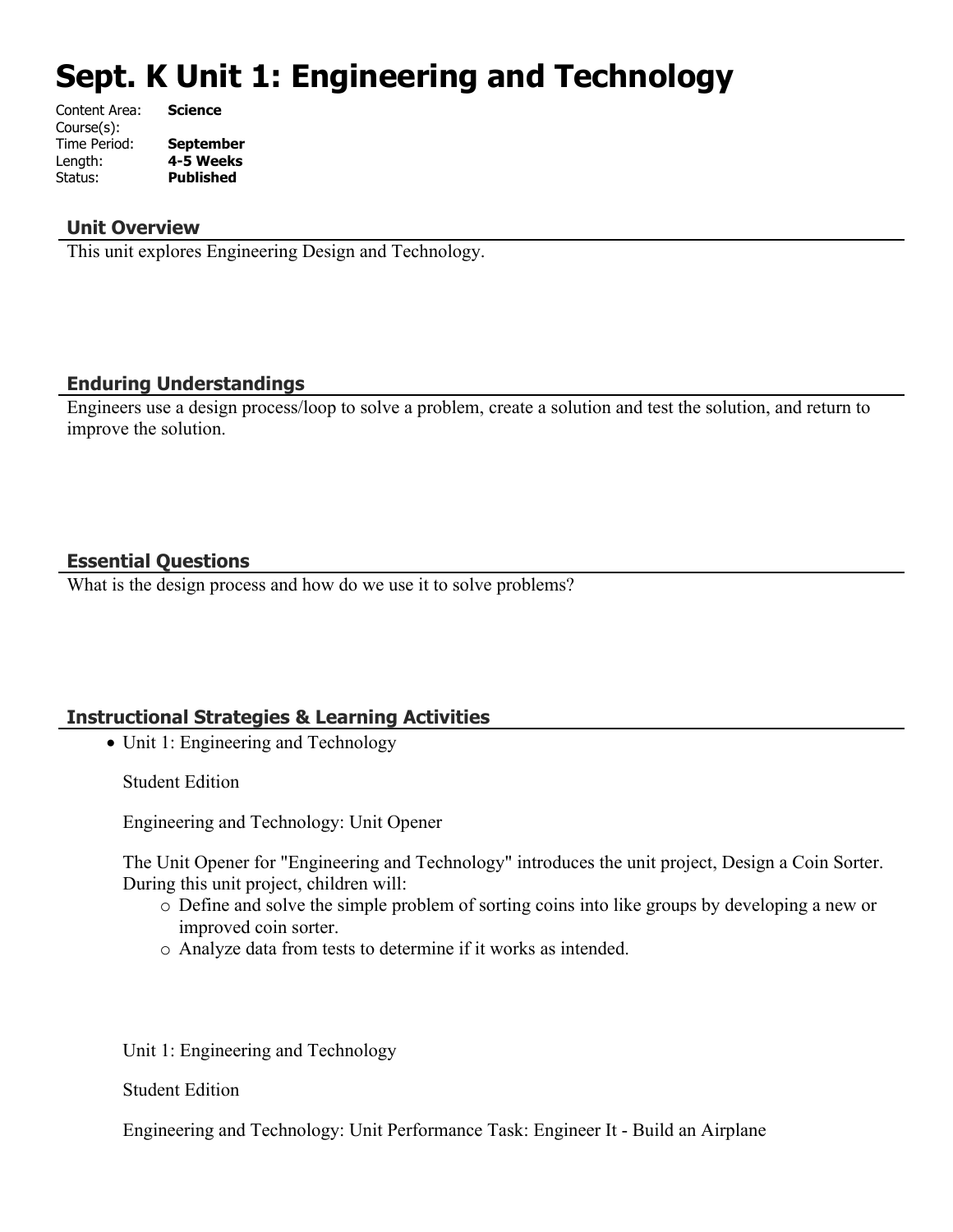During the Performance Task "Engineer It - Build an Airplane," children will define a problem, develop a model, and analyze data about the shape and stability of the solution, and compare and test their designs. Launch

• Unit 1: Engineering and Technology Student Edition

Engineering and Technology: Unit Review

The Unit Review assesses student understanding of key ideas and concepts from the unit "Engineering and Technology." Launch

- Unit 1: Engineering and Technology
- You Solve It

Off to the Races!

In Off to the Races, students design, test, and evaluate a model car. Design elements include body shape, weight placement, fins, a spoiler, and sails. Launch

• Unit 1: Engineering and Technology You Solve It

Off to the Races! (Teacher)

Teacher support materials are available for "Off to the Races!" During this activity, students will design, test, and evaluate a model car. Design elements include body shape, weight placement, fins, a spoiler, and sails.

Launch

- Leveled Readers Blue
- On-Level: How Can We Solve Problems?

The leveled reader "How Can We Solve Problems?" is designed for on-level readers and can be used to enrich key concepts from the unit "Engineering and Technology." Launch

• Unit 1: Engineering and Technology Leveled Readers - Green

Enrichment: Make a Better Bird Feeder

The leveled reader "Make a Better Bird Feeder" is designed for above-level readers and can be used to extend key concepts from the unit "Engineering and Technology." Launch

• Unit 1: Engineering and Technology Leveled Readers - Red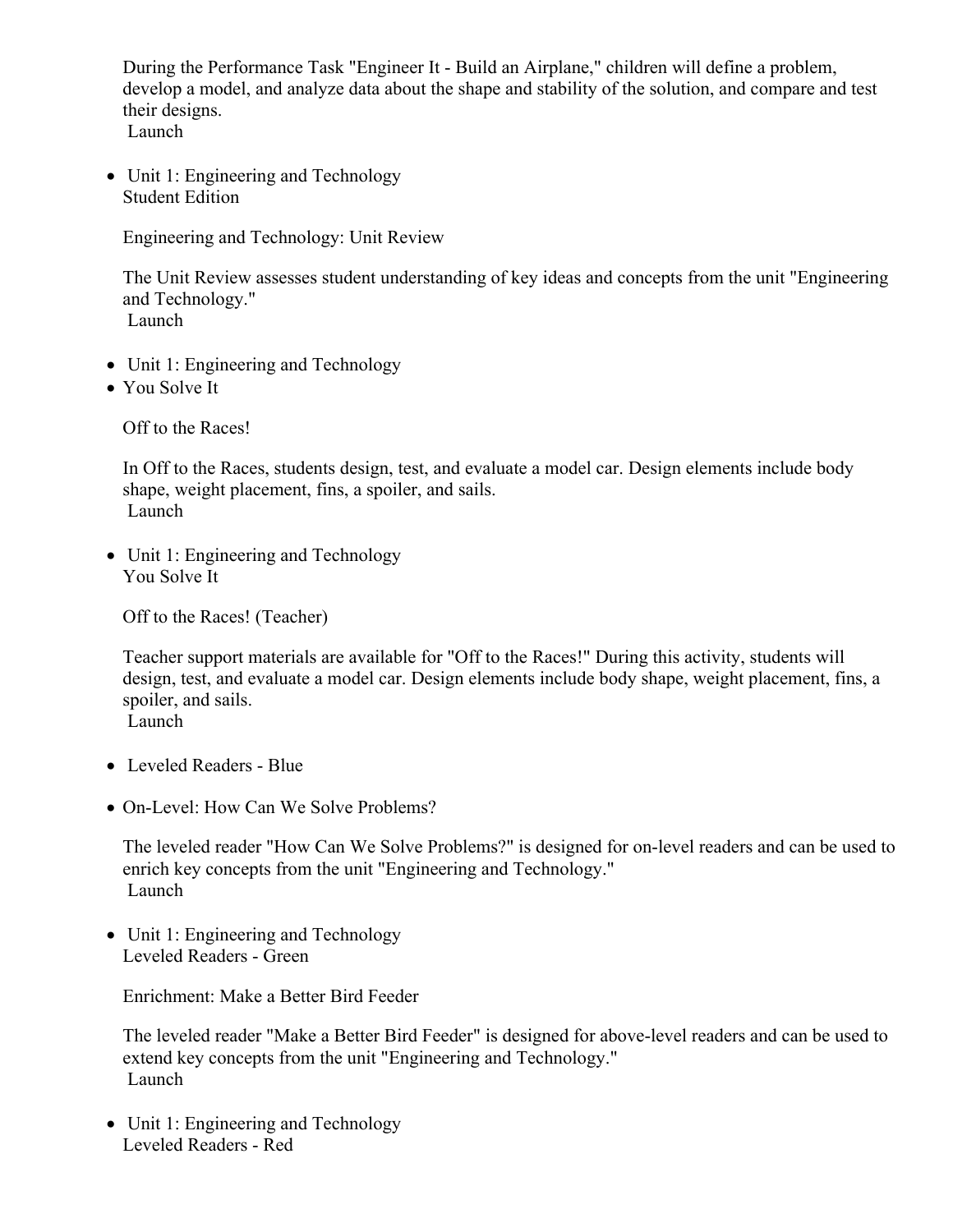Extra-Support: How Can We Solve Problems?

The leveled reader "How Can We Solve Problems?" is designed for below-level readers and can be used to reinforce key concepts from the unit "Engineering and Technology." Launch

• Unit 1: Engineering and Technology Online Assessment

Engineering and Technology: Unit Test

The interactive Unit Test for "Engineering and Technology" assesses students' ability to apply knowledge to solve problems and explain phenomena in relation to the Performance Expectations associated with the unit. In this unit, children:

- o define a simple problem that can be solved by developing a new or improved tool;
- o ask questions, make observations, and gather information helpful in thinking about a problem;
- o create a model based on evidence to represent a tool that solves a problem;
- o compare and test design solutions to a problem;
- o use sketches and models to communicate a solution to a problem.

Unit 1: Engineering and Technology

o Home Letter

Engineering and Technology: Home Letter

This is the home letter for the unit "Engineering and Technology." Launch

o

## **Integration of Career Exploration, Life Literacies and Key Skills**

Students will explore STEM careers

| CRP.K-12.CRP2   | Apply appropriate academic and technical skills.                                                                                                          |
|-----------------|-----------------------------------------------------------------------------------------------------------------------------------------------------------|
| CRP.K-12.CRP4   | Communicate clearly and effectively and with reason.                                                                                                      |
|                 | Critical thinkers must first identify a problem then develop a plan to address it to<br>effectively solve the problem.                                    |
| TECH.9.4.2.CT.1 | Gather information about an issue, such as climate change, and collaboratively brainstorm<br>ways to solve the problem (e.g., K-2-ETS1-1, 6.3.2.GeoGI.2). |
| TECH.9.4.2.Cl.1 | Demonstrate openness to new ideas and perspectives (e.g., 1.1.2.CR1a, 2.1.2.EH.1,<br>6.1.2. Civics CM. 2).                                                |
| TECH.9.4.2.CT.2 | Identify possible approaches and resources to execute a plan (e.g., 1.2.2.CR1b, 8.2.2.ED.3).                                                              |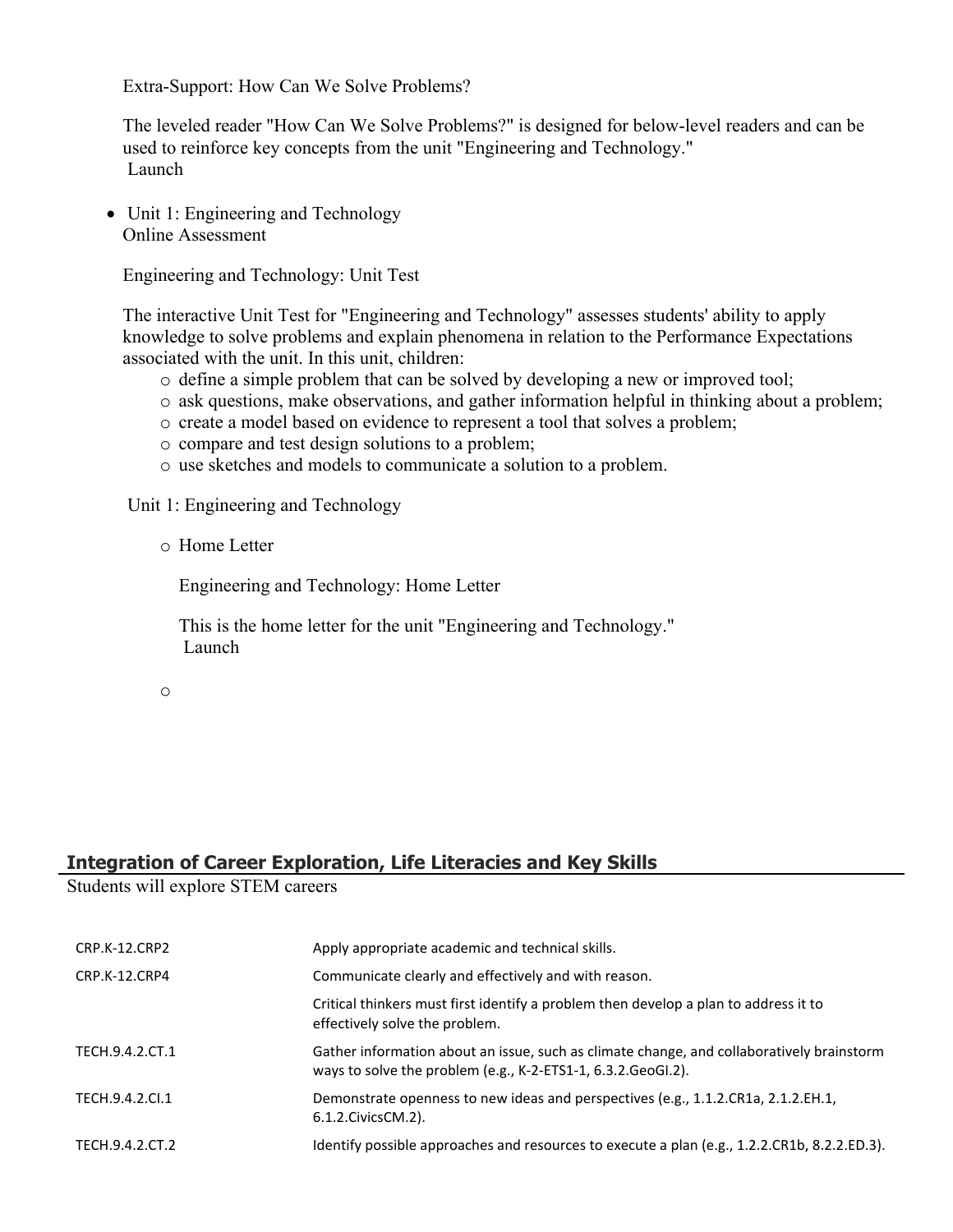| CAEP.9.2.4.A.4       | Explain why knowledge and skills acquired in the elementary grades lay the foundation for<br>future academic and career success.      |
|----------------------|---------------------------------------------------------------------------------------------------------------------------------------|
| CRP.K-12.CRP8        | Utilize critical thinking to make sense of problems and persevere in solving them.                                                    |
| TECH.9.4.2.CI.2      | Demonstrate originality and inventiveness in work (e.g., 1.3A.2CR1a).                                                                 |
| WRK.9.2.2.CAP.1      | Make a list of different types of jobs and describe the skills associated with each job.                                              |
| TECH.9.4.2.CT.3      | Use a variety of types of thinking to solve problems (e.g., inductive, deductive).                                                    |
| CAEP.9.2.4.A.1       | Identify reasons why people work, different types of work, and how work can help a<br>person achieve personal and professional goals. |
|                      | Different types of jobs require different knowledge and skills.                                                                       |
| <b>CRP.K-12.CRP1</b> | Act as a responsible and contributing citizen and employee.                                                                           |
| CRP.K-12.CRP6        | Demonstrate creativity and innovation.                                                                                                |
| CRP.K-12.CRP12       | Work productively in teams while using cultural global competence.                                                                    |

## **Technology and Design Integration**

Smartboard lessons and technology.

Online Student Textbook

Online Student Simulations

| CS.K-2.8.2.2.ED.2    | Collaborate to solve a simple problem, or to illustrate how to build a product using the<br>design process.         |
|----------------------|---------------------------------------------------------------------------------------------------------------------|
|                      | Engineering design is a creative process for meeting human needs or wants that can result<br>in multiple solutions. |
| $CS.K-2.8.2.2 E D.1$ | Communicate the function of a product or device.                                                                    |
| CS.K-2.8.2.2.ED.3    | Select and use appropriate tools and materials to build a product using the design process.                         |
|                      | Human needs and desires determine which new tools are developed.                                                    |

#### **Interdisciplinary Connections**

Leveled Science Readers

| MA.K.G.A.2 | Correctly name shapes regardless of their orientations or overall size.                                                                                                                |
|------------|----------------------------------------------------------------------------------------------------------------------------------------------------------------------------------------|
| LA.RI.K.1  | With prompting and support, ask and answer questions about key details in a text.                                                                                                      |
| LA.RI.K.2  | With prompting and support, identify the main topic and retell key details of a text.                                                                                                  |
| LA.RI.K.3  | With prompting and support, describe the connection between two individuals, events,<br>ideas, or pieces of information in a text.                                                     |
| LA.RI.K.4  | With prompting and support, ask and answer questions about unknown words in a text.                                                                                                    |
| LA.RI.K.5  | Identify the front cover, back cover, and title page of a book.                                                                                                                        |
| LA.RI.K.6  | Name the author and illustrator of a text and define the role of each in presenting the<br>ideas or information in a text.                                                             |
| LA.RI.K.7  | With prompting and support, describe the relationship between illustrations and the text<br>in which they appear (e.g., what person, place, thing, or idea in the text an illustration |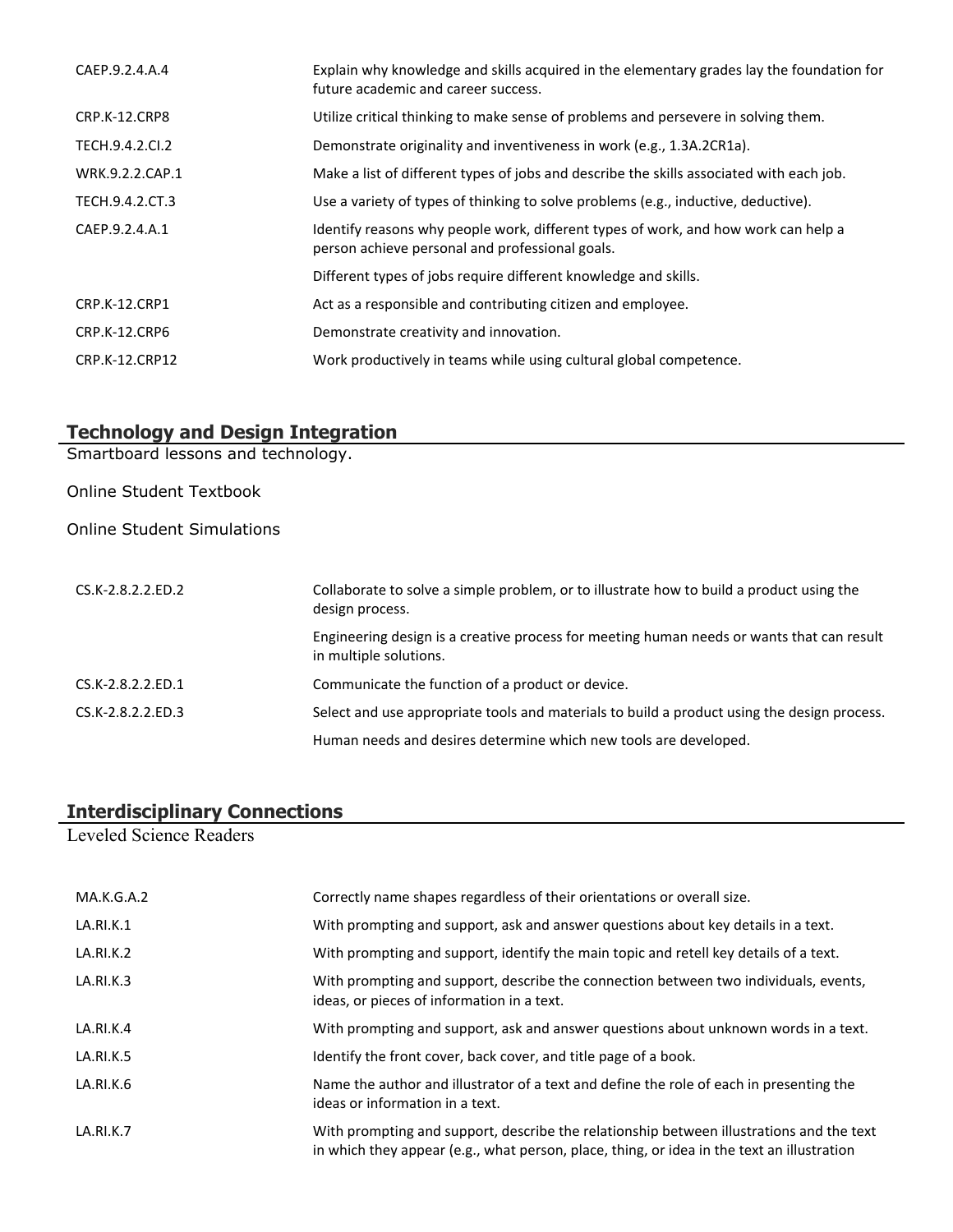|            | uepicts).                                                                                                                                                                |
|------------|--------------------------------------------------------------------------------------------------------------------------------------------------------------------------|
| LA.RI.K.8  | With prompting and support, identify the reasons an author gives to support points in a<br>text.                                                                         |
| LA.RI.K.9  | With prompting and support, identify basic similarities in and differences between two<br>texts on the same topic (e.g., in illustrations, descriptions, or procedures). |
| LA.RI.K.10 | Actively engage in group reading activities with purpose and understanding.                                                                                              |

## **Differentiation**

- Understand that gifted students, just like all students, come to school to learn and be challenged.
- Pre-assess your students. Find out their areas of strength as well as those areas you may need to address before students move on.
- Consider grouping gifted students together for at least part of the school day.

depicts).

- Plan for differentiation. Consider pre-assessments, extension activities, and compacting the curriculum.
- Use phrases like "You've shown you don't need more practice" or "You need more practice" instead of words like "qualify" or "eligible" when referring to extension work.
- Encourage high-ability students to take on challenges. Because they're often used to getting good grades, gifted students may be risk averse.

#### **Definitions of Differentiation Components**:

- o Content the specific information that is to be taught in the lesson/unit/course of instruction.
- o Process how the student will acquire the content information.
- o Product how the student will demonstrate understanding of the content.
- o Learning Environment the environment where learning is taking place including physical location and/or student grouping

#### **Differentiation occurring in this unit:**

See differentiation suggestions in Instruction above, for struggling and advanced learners.

#### **Modifications & Accommodations**

Refer to QSAC EXCEL SMALL SPED ACCOMMOCATIONS spreadsheet in this discipline.

#### **Modifications and Accommodations used in this unit:**

IEP and 504 accommodations will be utilized.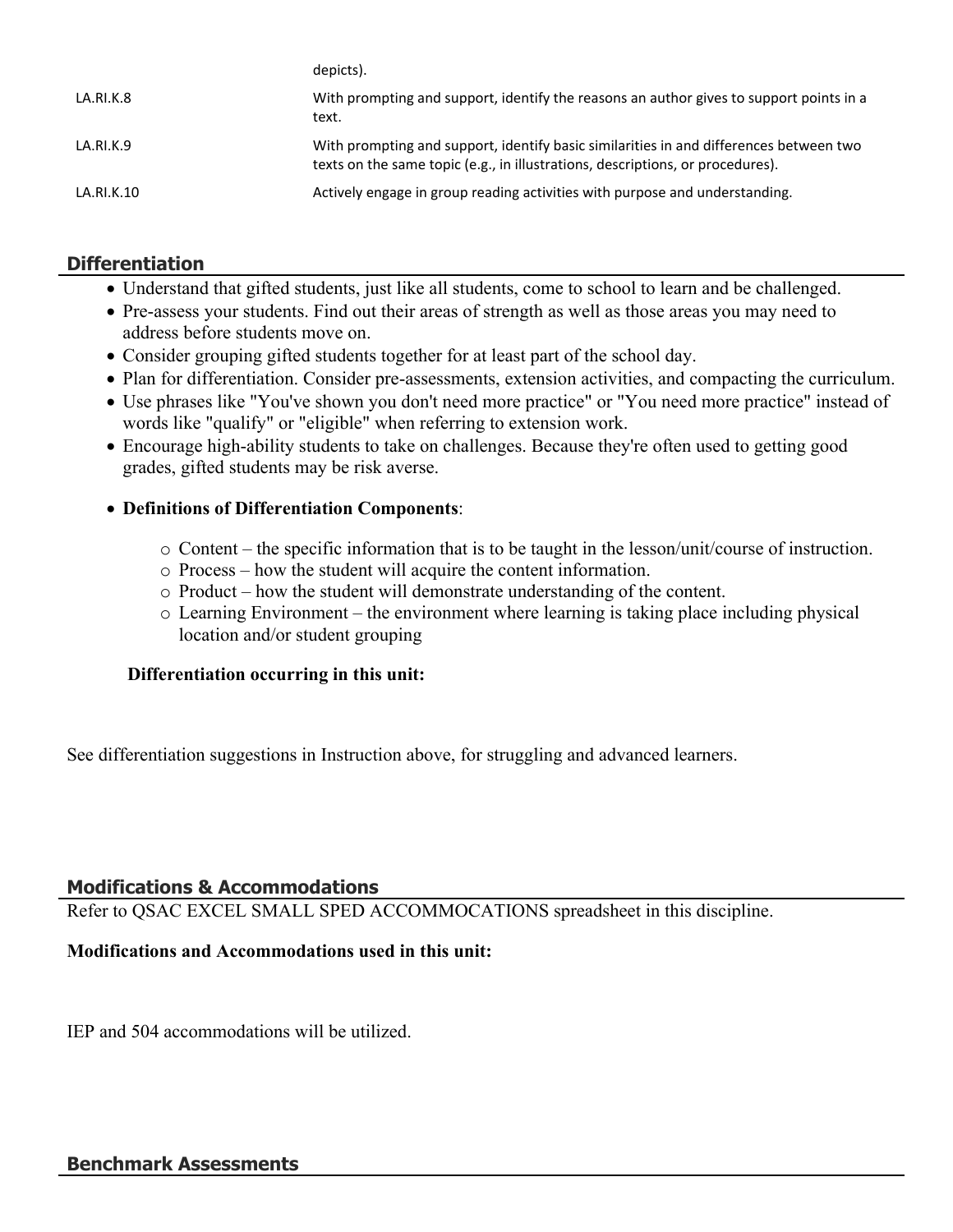**Benchmark Assessments** are given periodically (e.g., at the end of every quarter or as frequently as once per month) throughout a school year to establish baseline achievement data and measure progress toward a standard or set of academic standards and goals.

#### **Schoolwide Benchmark assessments:**

Aimsweb benchmarks 3X a year

Linkit Benchmarks 3X a year

DRA

#### **Additional Benchmarks used in this unit:**

Pretest followed by interactive assessments

## **Formative Assessments**

Assessment allows both instructor and student to monitor progress towards achieving learning objectives, and can be approached in a variety of ways. **Formative assessment** refers to tools that identify misconceptions, struggles, and learning gaps along the way and assess how to close those gaps. It includes effective tools for helping to shape learning, and can even bolster students' abilities to take ownership of their learning when they understand that the goal is to improve learning, not apply final marks (Trumbull and Lash, 2013). It can include students assessing themselves, peers, or even the instructor, through writing, quizzes, conversation, and more. In short, formative assessment occurs throughout a class or course, and seeks to improve student achievement of learning objectives through approaches that can support specific student needs (Theal and Franklin, 2010, p. 151).

#### **Formative Assessments used in this unit:**

See assessments embedded in Instruction above.

#### **Summative Assessments**

**summative assessments** evaluate student learning, knowledge, proficiency, or success at the conclusion of an instructional period, like a unit, course, or program. Summative assessments are almost always formally graded and often heavily weighted (though they do not need to be). Summative assessment can be used to great effect in conjunction and alignment with formative assessment, and instructors can consider a variety of